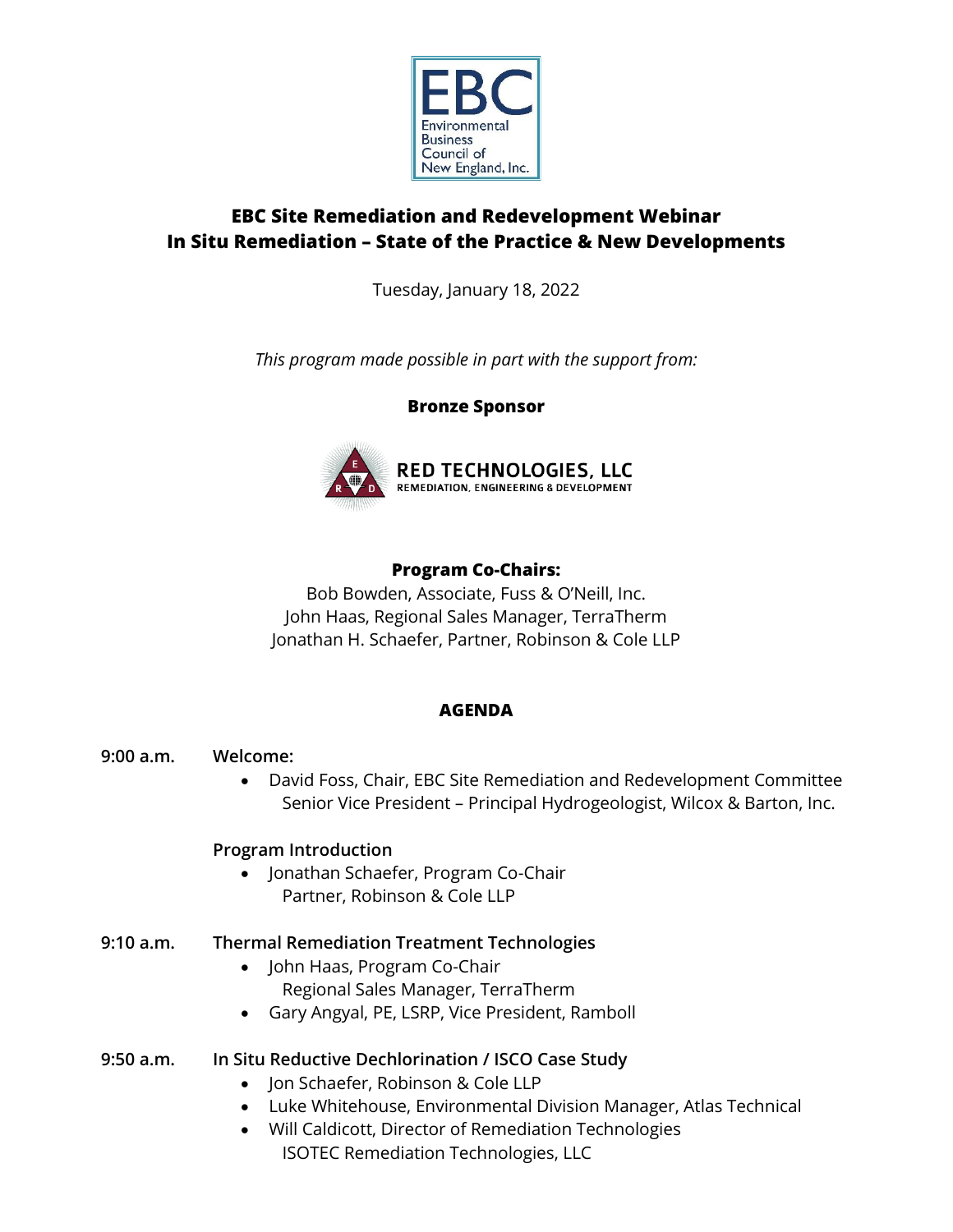- **10:30 a.m. Networking Opportunity**
- **10:45 a.m. Break**
- **10:50 a.m. Evaluating Multiple Technologies**
	- Bob Bowden, Program Co-Chair Associate, Fuss & O'Neill, Inc.
	- Mike Scalzi, President, Innovative Environmental Technologies, Inc. (IET)
- **11:30 a.m. Moderated Discussion**

**Moderator:** Bob Bowden, Fuss & O'Neill

### **Panel Members:**

- Gary Angyal, Ramboll
- Will Caldicott, ISOTEC
- John Haas, TerraTherm
- Mike Scalzi, IET
- Luke Whitehouse, Atlas

**12:00 p.m. Adjourn**

#### **PROGRAM CO-CHAIRS**

**Bob Bowden,** Associate Fuss & O'Neill, Inc. 146 Hartford Road, Manchester, CT 06040 860.646.2469 x5515 | bbowden@fando.com

Bob is an Associate and licensed environmental professional (LEP) in Fuss & O'Neill's Manchester, Connecticut Environment & Facility Services Department. He is a hydrogeologist with over 30 years of experience, specializing in the investigation and remediation of soil and groundwater contamination at large industrial and commercial facilities with complex site use histories. He has performed and managed Phase I, II and III environmental investigations and/or remediation at several federal NPL sites, as well as at numerous sites that are subject to regulatory compliance under RCRA Corrective Action, the CT DEEP Property Transfer Program, and/or CT DEEP enforcement actions. Remedial activities that he has designed and managed include in-situ groundwater plume treatment, nonaqueous phase liquid (NAPL) removal, soil stabilization, underground storage tank (UST) removal, TSCA soil excavation and solid waste consolidation/landfilling.

**John Haas,** Regional Sales Manager TerraTherm (a Cascade Company) 151 Suffolk Lane, Gardner, MA 01440 781.733.6042 | jhaas@cascade-env.com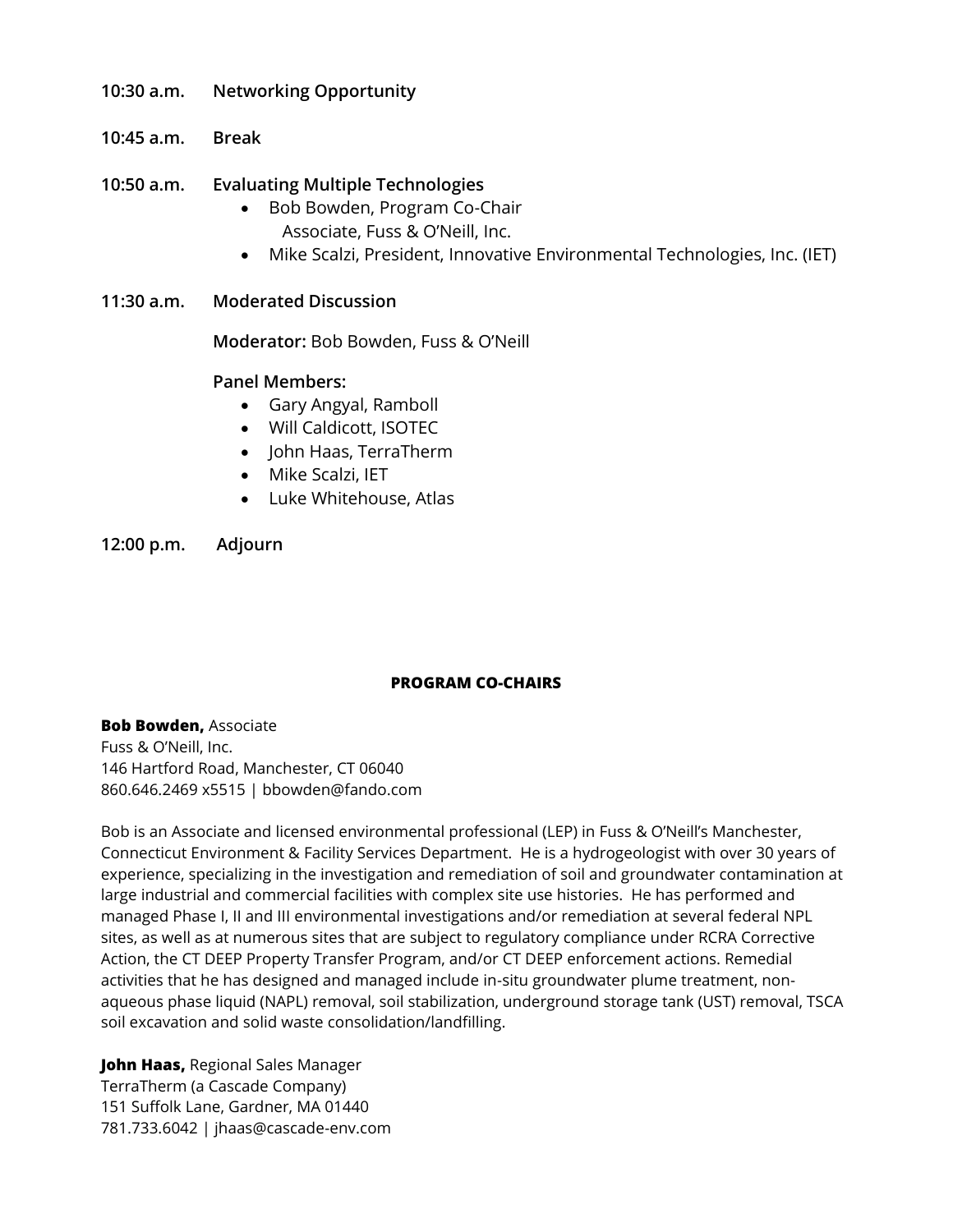John Haas is a Regional Sales Manager at TerraTherm where he works on projects with contaminants that include Petroleum Hydrocarbons, CVOCs, SVOCs, Creosote, MGP Waste, Pesticides, PCBs, 1,4- Dioxane, PFAS, and others. John is based in Massachusetts and reviews site-specific data received from clients to determine if a project is a technical and economic fit for thermal remediation. He works closely with TerraTherm's Technology Team to develop and present thermal remediation solutions to clients to meet their goals and objectives. John has been in the remediation industry for 36 years and has worked with companies that design and manufacture complex remediation and treatment systems, as well as having worked on the consulting side of the industry. He has been with TerraTherm since 2015.

#### **Jonathan H. Schaefer,** Partner

Robinson & Cole, LLP 280 Trumbull Street, Hartford, CT 06103 860.275.8349 | jschaefer@rc.com

Jon Schaefer is a Partner in the Robinson & Cole's Environmental, Energy & Telecommunications Group. His practice focuses on environmental compliance counseling, permitting, site remediation, occupational health and safety, energy regulatory compliance and siting, and litigation related to federal and state regulatory programs. His experiences enable him to work effectively with experts and legal counsel to help clients minimize risk and solve compliance, enforcement, transactional, and regulatory matters.

#### **SPEAKERS**

**Gary Angyal,** PE, LSRP, Vice President Ramboll 101 Carnegie Center, Suite 200, Princeton, NJ 08540 732.638.2930 | gary.angyal@ramboll.com

Gary is a Vice President at Ramboll with over 30 years of professional engineering experience in environmental programs, regulatory strategy, and site remediation. He has been responsible for numerous in situ thermal remediation projects (stand alone and in combination with other technologies) and co-chairs Ramboll's in situ thermal practice area. He directs in situ thermal project planning, remedial design in coordination with technology providers, permitting, remedial action oversight, and attainment verification to achieve regulatory case closures.

**Will Caldicott,** Director of Remediation Technologies ISOTEC Remediation Technologies, LLC

11 Princess Road, Suite A, Lawrenceville, NJ 08648

617.964.0945 | wcaldicott@isotec-inc.com

Will is the Director of Remediation Technologies at ISOTEC with 25 years in the industry that consisted of limited consulting, but primarily vendor experience. His background is in inorganics and metal immobilization technologies, however he has been mostly focused on the treatment of organic constituents through his tenure at ISOTEC. Will is one of the managing directors and is responsible for evaluating sites, remediation design, project management and final document review. He is also responsible for identifying new synergistic technologies and services and then developing the business relationships that allow these tools to be incorporated into the ISOTEC toolbox.